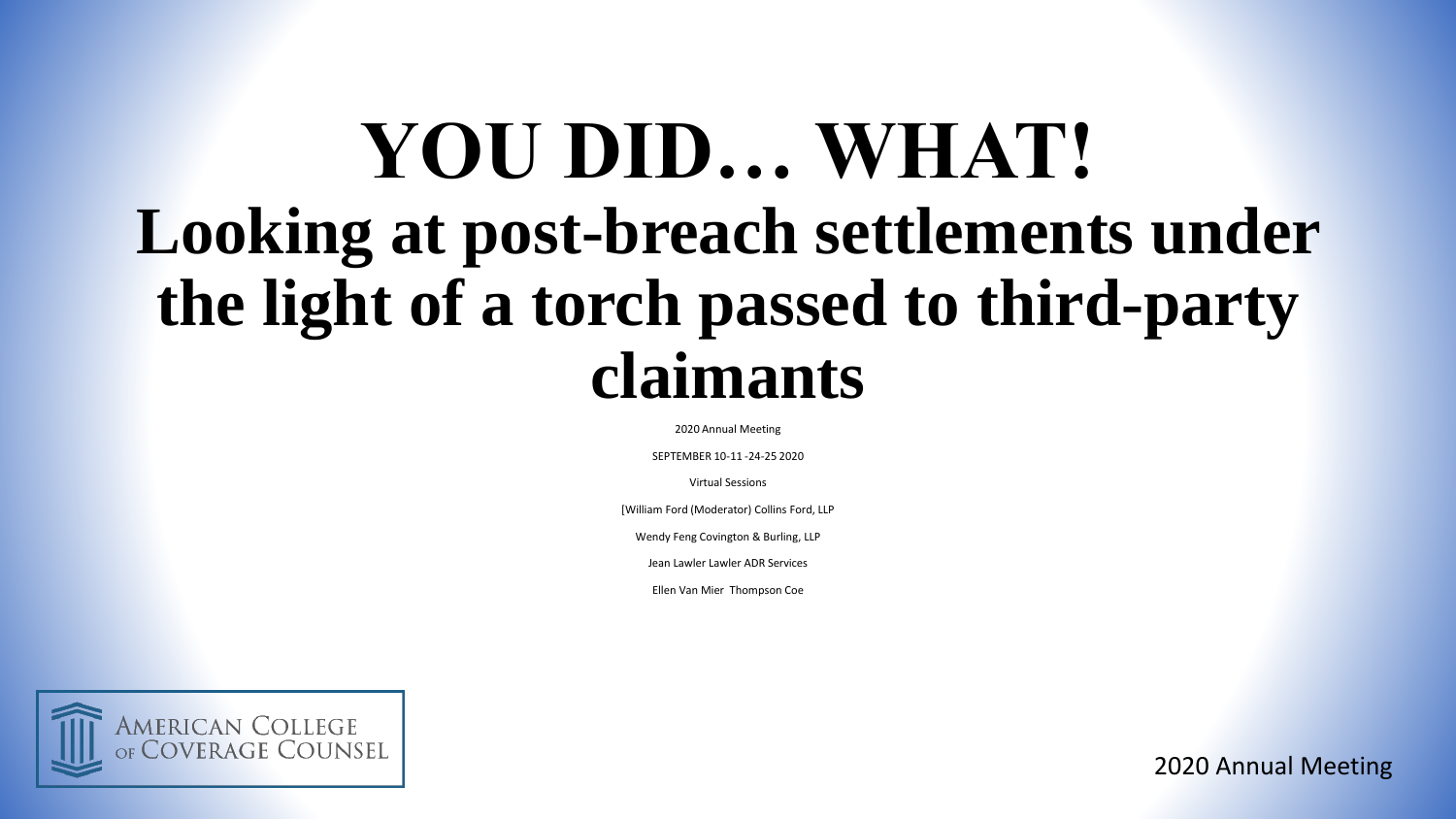# **THE** *GRAY* **RULE**

**If the insurer wrongfully fails to defend it will be liable for the amount of a judgment against its insured whenever the trial in the underlying action involved a theory of recovery within the coverage of the policy and it was not clear whether the jury's verdict was based upon that theory.** 

(*Gray v. Zurich Insurance Company*, 65 Cal. 2d 263 (1966) (*Gray*).)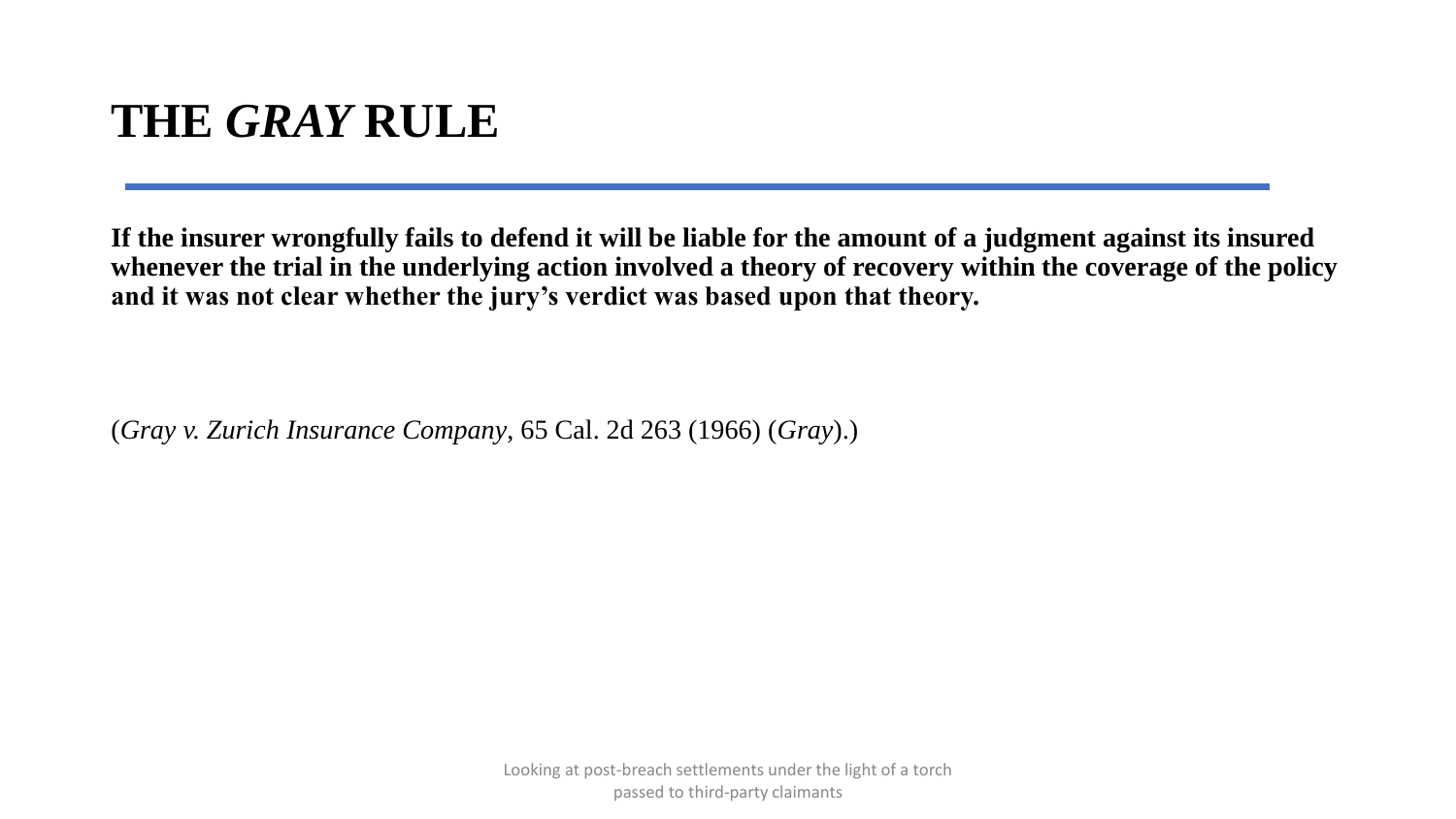# **THE** *ISAACSON* **RULE**

**[I]f an insurer wrongfully fails to provide coverage or a defense, and the insured then settles the claim, the insured is given the benefit of an evidentiary presumption. In a later action against the insurer for reimbursement based on a breach of its contractual duty to defend the action, a reasonable settlement made by the insured to terminate the underlying claim against him may be used as presumptive evidence of the insured's liability on the underlying claim, and the amount of such liability.** 

*Isaacson v. California Ins. Guarantee Assn.*, 44 Cal. 3d **7**75, 791–92 (1988) (quoting *Clark v. Bellefonte Ins. Co.*, 113 Cal.App.3d 326, 335 (1980) (additional citations omitted).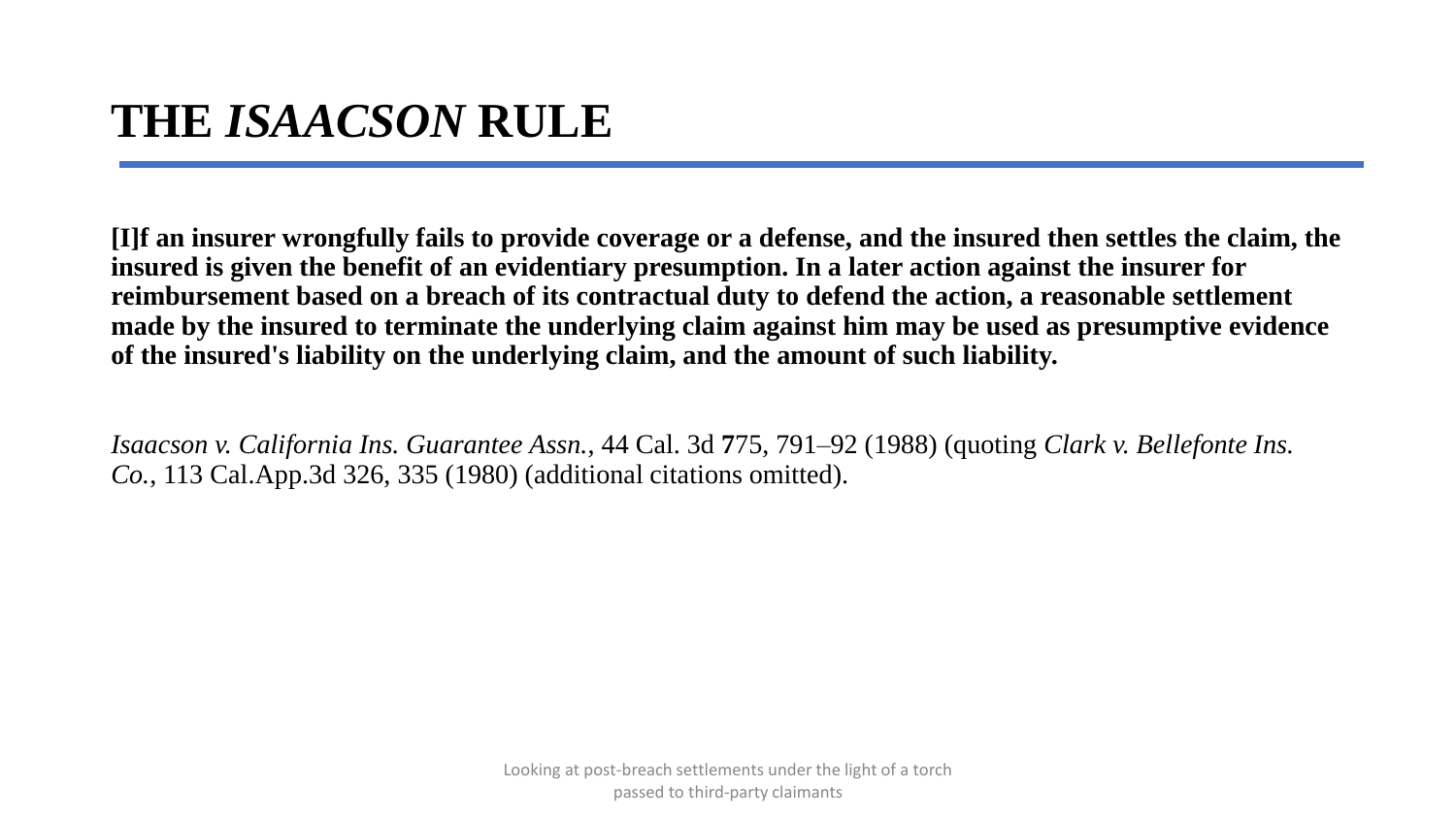**One consequence of an insurer's failure to defend is that it may be bound in a subsequent suit to enforce the policy (on in a direct action under Insurance Code, § 11580), by the express or implied resolution in the underlying action of the factual matters upon which coverage turns. Thus, where the issues upon which coverage depends are not raised or necessarily adjudicated in the underlying action, then the insurer is free to litigate those issues in the subsequent action and present any defenses not inconsistent with the judgment against its insured.** 

(*Hogan v. Midland National Ins. Co.*, 3 Cal. 3d 553 at 564-565 (1970); *Geddes & Smith, Inc. v. St. Paul Mercury Indemnity Co.*, 51 Cal. 2d 558, 561-562 (1959); *see, Pruyn v. Agriculture Ins. Co.,* 36 Cal. App. 4th 500 at 514, n. 15.)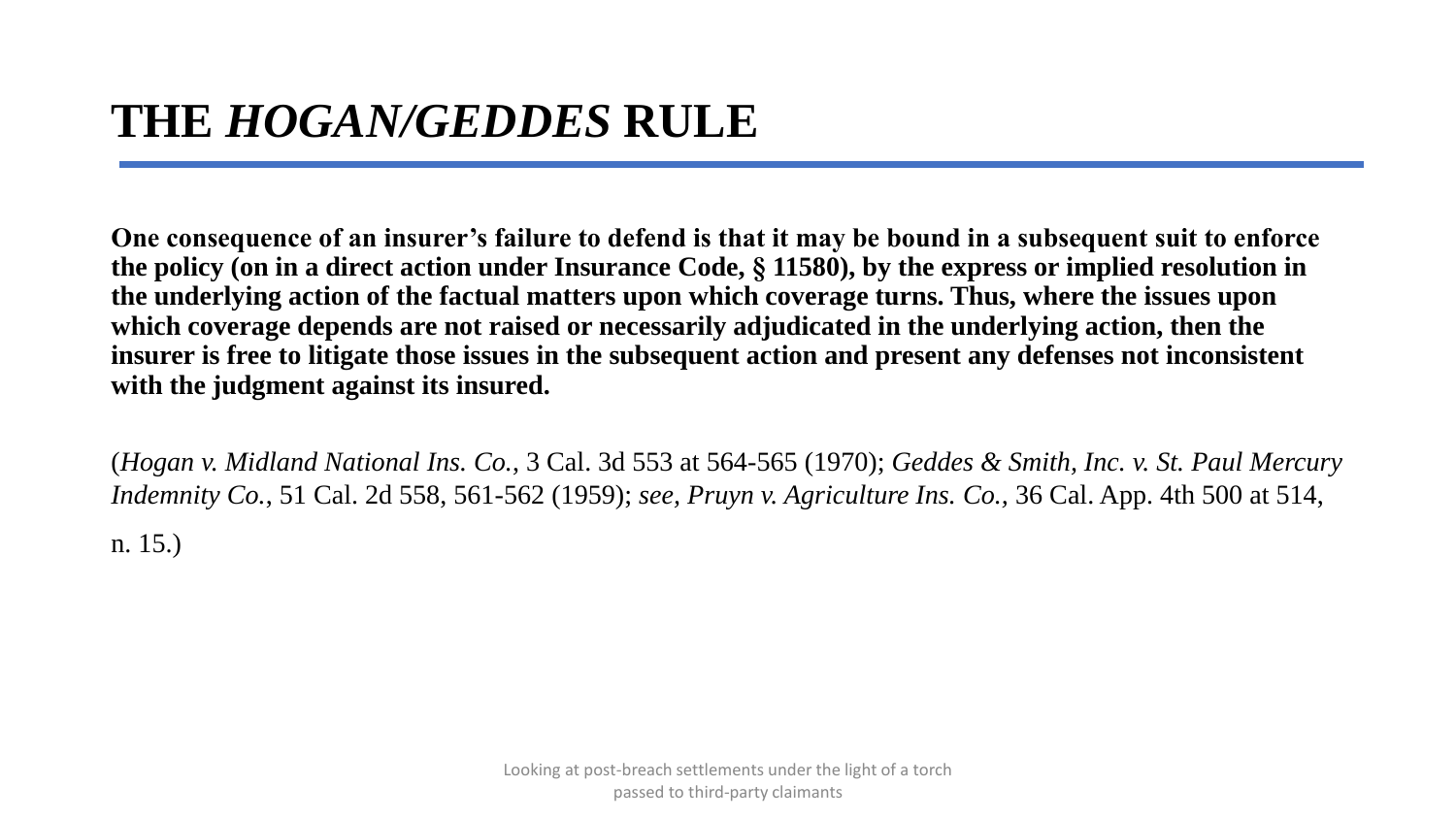## **DUE PROCESS**

**But, . . . What about procedural Due Process?** 

- **Where the insured enters into a post-breach settlement, the insurer always has the right to contest whether the deal was reasonable and non-collusive. The availability of this defense guarantees fairness and due process.**
- **"A nonparty insurer must be given a fair opportunity to litigate the question of whether the settlement was unreasonable or was the product of fraud or collusion between a settling insured and the claimant."**

(*Pruyn v. Agricultural Ins. Co.*, 36 Cal. App. 4th 500, 527 (1995).)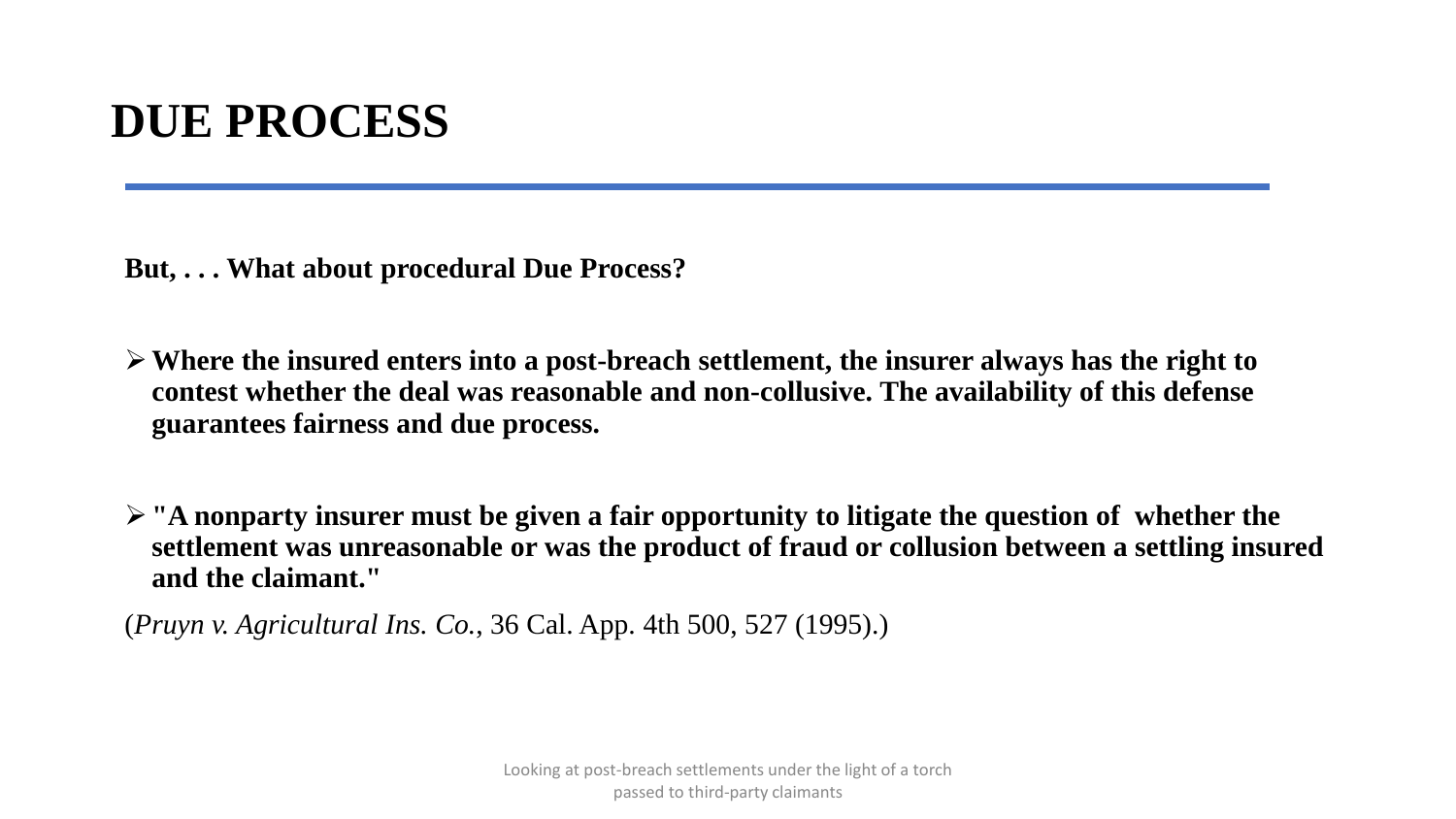# **ESTOPPEL**

**Under the estoppel rule, "an insurer will be precluded from denying coverage after it has unjustifiably refused to defend."**

(Allan D. Windt, *Insurance Claims and Disputes: Representation of Insurance Companies and Insured* §4:37 (2015); see, Stanley C. Nardoni, *Estoppel for Insurers who Breach Their Duty to Defend: Answering Critics*, 50 J. Marshall Law Rev. 53 (2016)

**In May of 2019, the Restatement of the Law of Liability Insurance (RLLI) passed. One section, §19, styled "Consequences of Breach of the Duty to Defend," reads as follows: "An insurer that breaches the duty to defend a legal action forfeits the right to assert any control over the defense or settlement of the action."**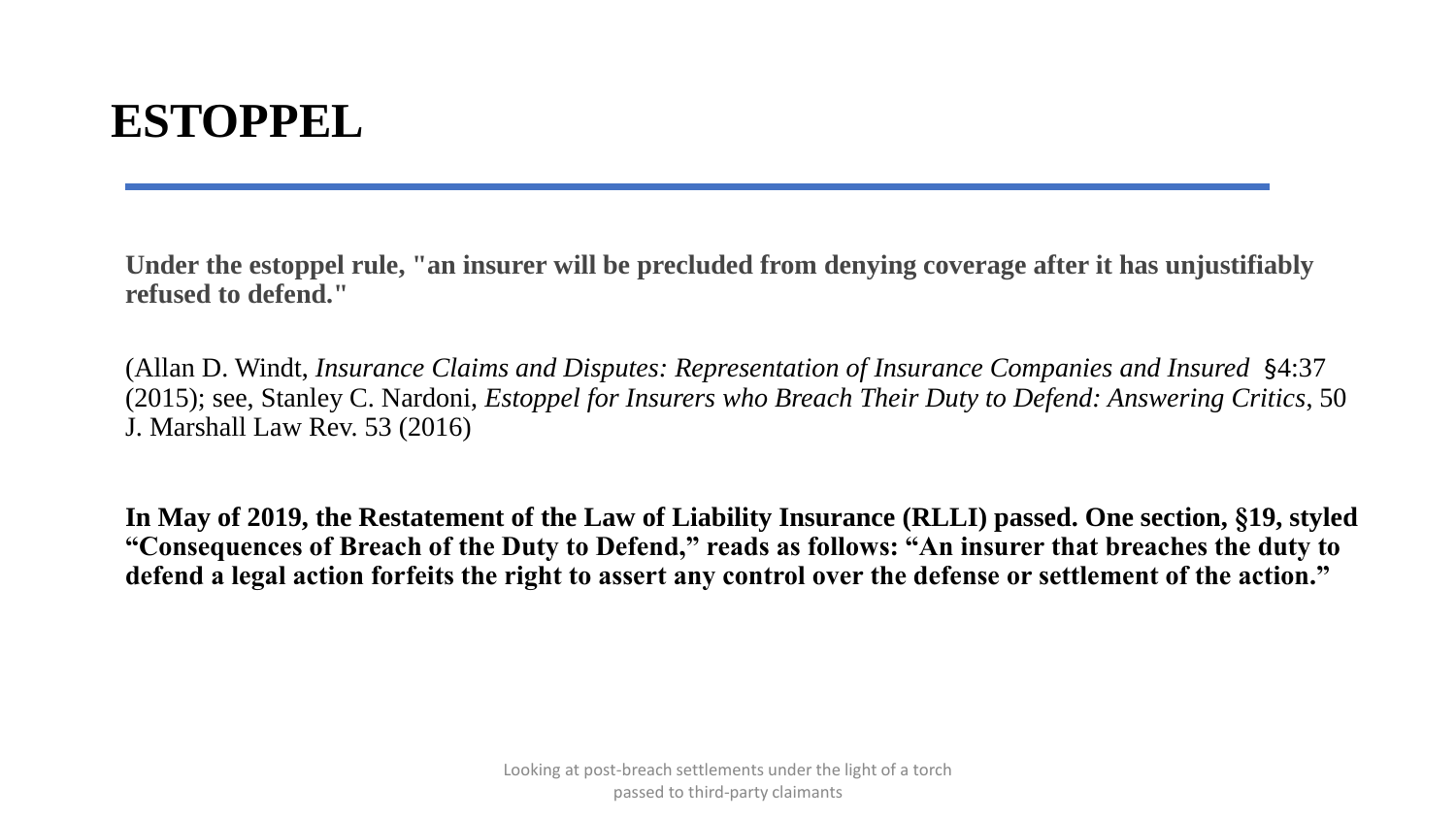# **BIG PICTURE**

**DUTY defend**

- **BREACH of duty to defend**
- **RIGHT to settle, reasonably and without fraud or collusion**
- **In later suit for reimbursement of the post-breach settlement, the Settlement gives rise to PRESUMPTIONS: ( a) liability and (b) amount of liability**
- **DUE PROCESS served because Insurer has the right to litigate whether post-breach settlement was reasonable or non-collusive.**